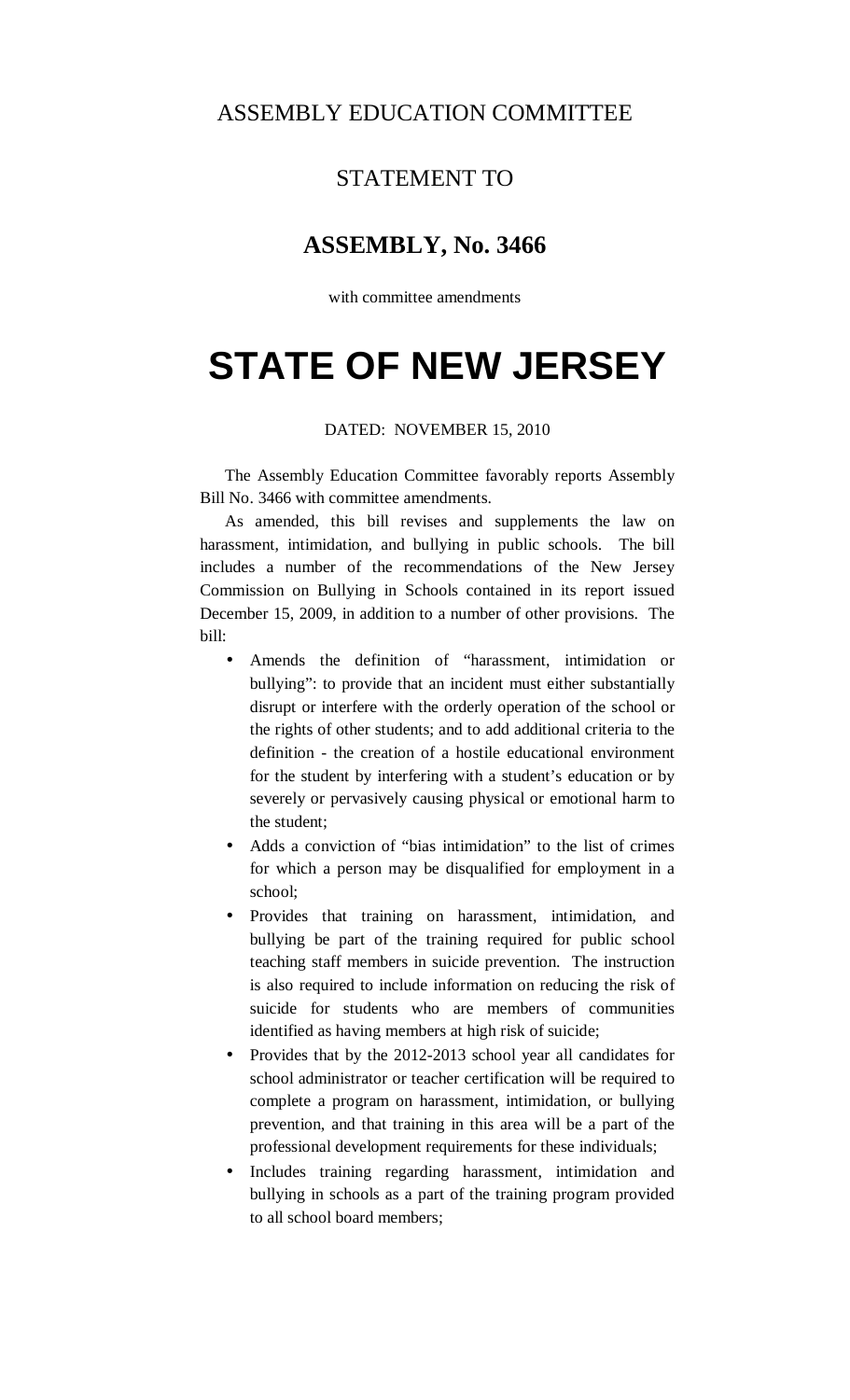- Provides that the training course for safe schools resource officers and public school employees assigned by a board of education to serve as a school liaison to law enforcement must include training in the protection of students from harassment, intimidation, and bullying;
- Includes harassment, intimidation, and bullying in the types of conduct that under current statute may constitute good cause for suspension or expulsion;
- Includes members of the school board in the list of individuals who may not engage in reprisals against victims or witnesses of acts of harassment, intimidation, or bullying and also in the list of those who are required to report acts of harassment, intimidation, or bullying to appropriate officials in the school district;
- Requires school districts to establish bullying prevention programs or approaches. Under current law, school districts are only "encouraged" to establish such programs;
- Provides that a school district's policy on harassment, intimidation, and bullying must include appropriate responses to such actions that occur off school grounds;
- Provides that the Department of Education, in consultation with the Division on Civil Rights in the Department of Law and Public Safety, must develop a guidance document for use by parents, students, and school districts to assist in resolving complaints regarding harassment, intimidation, or bullying behaviors and concerning the implementation by school districts of statutory requirements in this area;
- Provides that the Department of Education must establish a formal protocol to be used by the offices of the executive county superintendent of schools in investigating complaints that school districts are not adhering to the provisions of law governing harassment, intimidation, or bullying in the schools;
- Provides that each school district must form a school safety team in each school in the district to foster and maintain a positive school climate within the schools;
- Creates the "Bullying Prevention Fund" in the Department of Education to be used to fund grants to school districts to provide training on harassment, intimidation, and bullying prevention and on effective means to create a positive school climate;
- Designates the week beginning with the first Monday in October of each year as a "Week of Respect" and requires districts to observe the week by providing age-appropriate instruction focusing on preventing harassment, intimidation or bullying;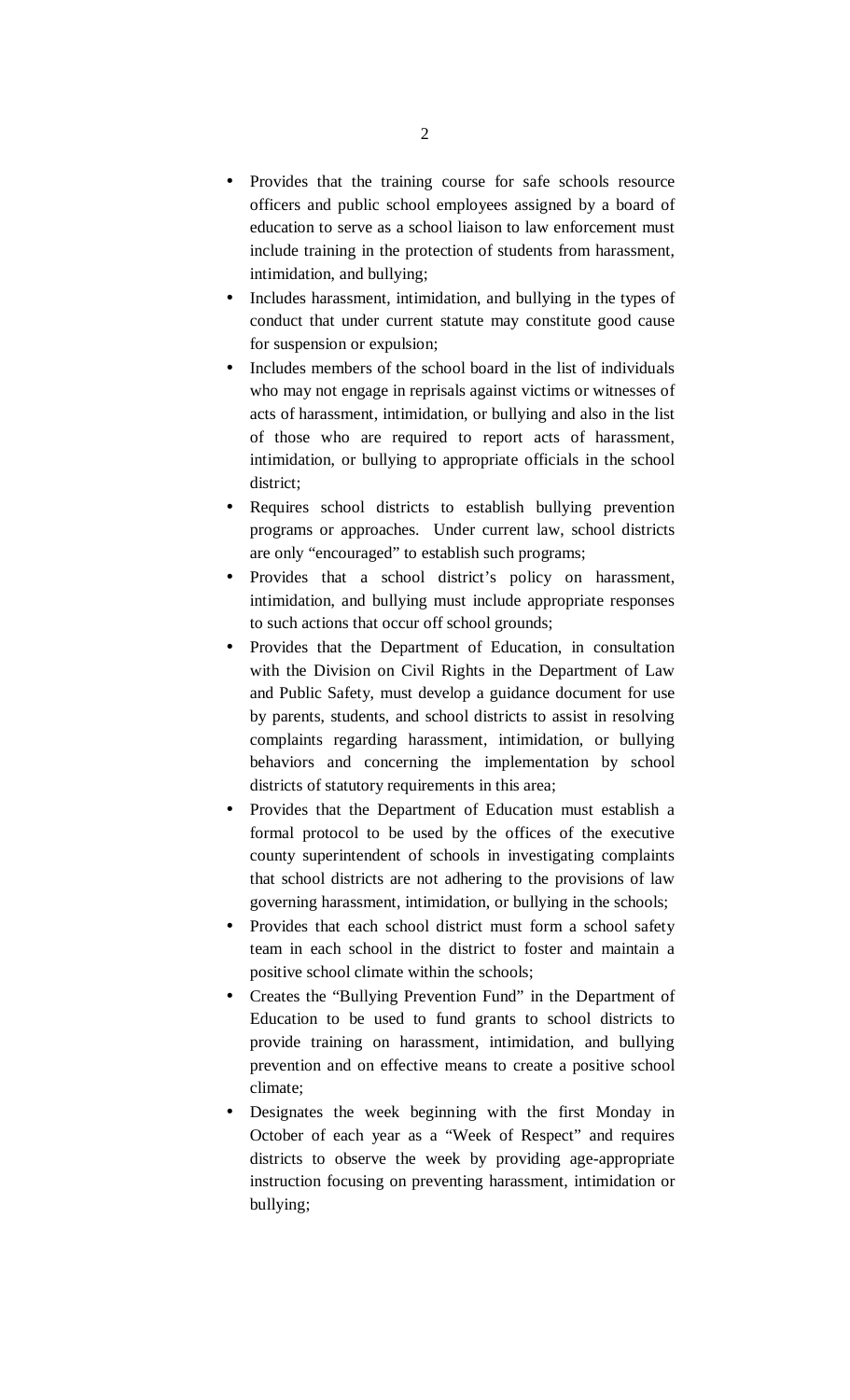- Provides a detailed procedure that must be included in each district's policy concerning the investigation of incidents of harassment, intimidation, or bullying;
- Provides that a school administrator who fails to initiate or conduct an investigation of an incident, or who should have known of an incident and fails to take action, is subject to discipline;
- Provides that a school employee or contracted service provider must file a written report with the school principal within two days of observing or being made aware of an act of harassment, intimidation, or bullying;
- Provides that the principal in each public school must appoint the currently employed school guidance counselor, school psychologist or another similarly trained individual as the school anti-bullying specialist. If there is no individual that meets these criteria employed in the school, the principal must appoint another currently employed individual in the school to the position of school anti-bullying specialist. The bill also sets forth the responsibilities of school anti-bullying specialists;
- Provides that the superintendent of schools in each school district must appoint a district anti-bullying coordinator and sets forth the responsibilities of that individual;
- Provides that the superintendent of schools must report to the board of education twice a year, rather than annually, at a public hearing all acts of violence, vandalism and harassment, intimidation, or bullying which occurred during the previous period. The report will be used to grade schools and districts in their efforts to implement policies and programs consistent with the "Anti-Bullying Bill of Rights Act"; and
- Includes in the School Report Card data identifying the number and nature of all reports of harassment, intimidation or bullying.

 The bill also includes a provision that requires all public institutions of higher education to include a policy on harassment, intimidation, or bullying as part of its student code of conduct.

The committee amended the bill to:

- Provide that in order to be considered an incident of harassment, intimidation, or bullying, the incident must substantially disrupt or interfere with the orderly operation of the school or the rights of other students;
- Require that schools and districts be graded based on their effort to "implement policies and programs consistent with the 'Anti-Bullying Bill of Rights Act,'" not on their effort to "identify harassment, intimidations, or bullying";
- Clarify that the "Anti-Bullying Bill of Rights Act" is not intended to alter or reduce the rights of students with disabilities;